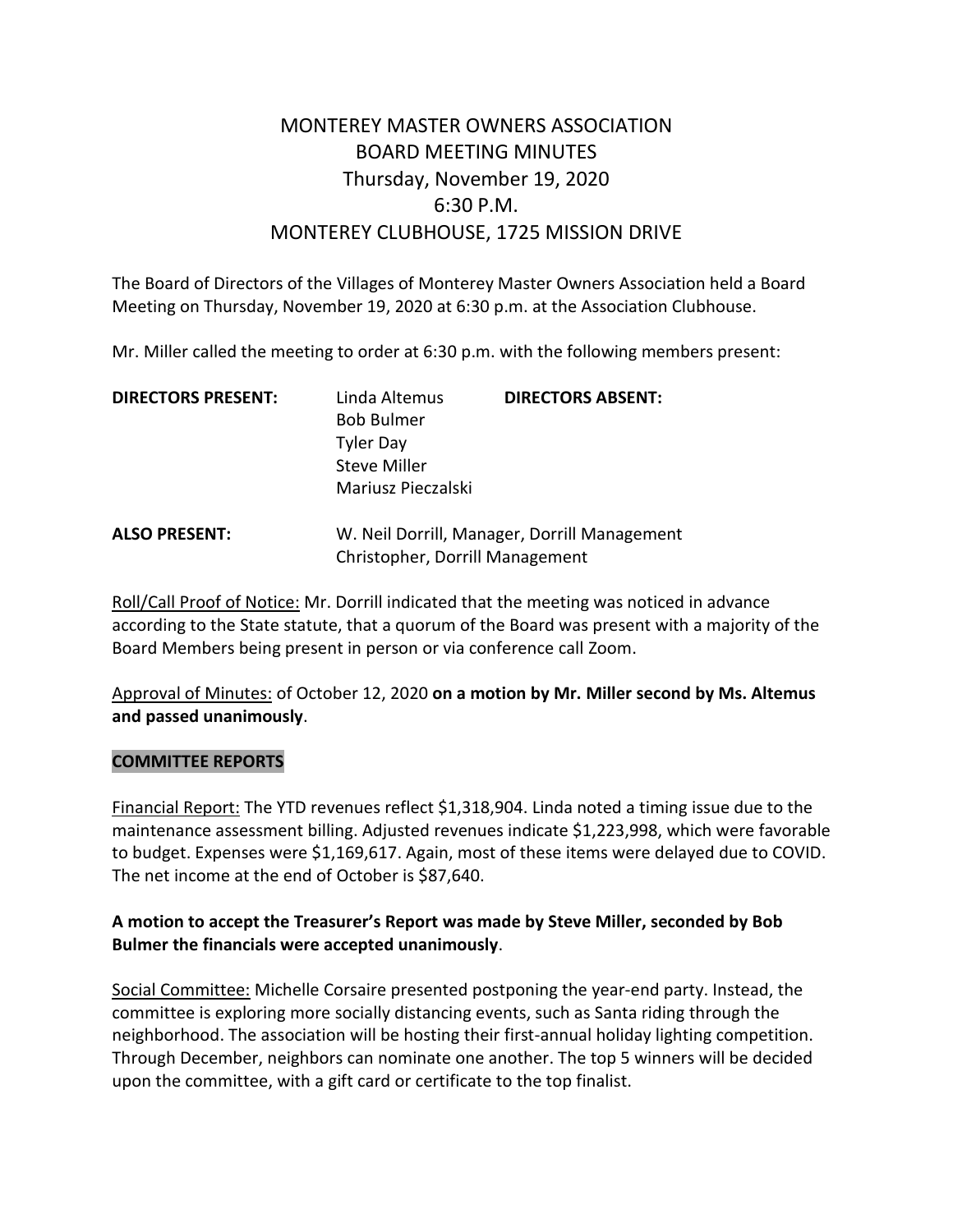## **NEW BUSINESS**

Short Term Rental Violations, Landscape Repairs, Mannino Residence: 8114 Costa Brava; The Single-Family Neighborhood continues to work with the attorney in the demand process. As the demand approaches the deadline, the foreclosure process will begin. In addition, the Master Association has a claim against the residence to obtain an injunction to recover attorney's costs related to short-term rental violations. Regarding landscape repairs, the SFN is pricing irrigation repairs, as well to re-sod the residence.

Recommendation to Approve Final Allied Security Addendum: Neil presented the final addendum to the security contract. It was negotiated a lower rate with a reduction of approximately \$17k. The former agreement showed additional call-out and uniform costs. Those were re-negotiated. **A motion to approve the amended security contract was made by Mr. Miller, seconded by Ms. Altemus, with all in favor.**

#### **OLD BUSINESS**

Roadway Striping: Striping was complete. The management team was pleased with the work provided.

Algae Control: Algae was addressed/completed with skimming and supplemental treatments.

Tree Pruning & Annual Flowers: Keepin' It Green performed/completed tree trimming as well as installation of annual flowers and mulch.

Pressure Washing: Mr. Dorrill noted that the October minutes reflected pressure washing needs. Additional areas were also discussed for problem areas around the neighborhood. Geographically, the Board felt that a few of these areas were the responsibility of the Master Association versus the sub-association.

Rear-Yard Drainage Encroachments: Demand letters are scheduled to be mailed in January. Residents who receive those letters as a result of the survey, will have the opportunity to address their issues with the board in February.

#### **OTHER BUSINESS**

Mr. Miller spoke about the issues and complaints of vandalization that has occurred at the Clubhouse. In the board's efforts, it has been difficult to "police" these incidents. Discussions has been made at prior meetings related to purchasing additional security cameras.

Mr. Miller also addressed re-evaluating rules related to "No-Work Sundays." Furthermore, the importance for residents to acknowledge/abide by these rules instead of placing the responsibility solely on the guards. The intention of the rules is for noise purposes.